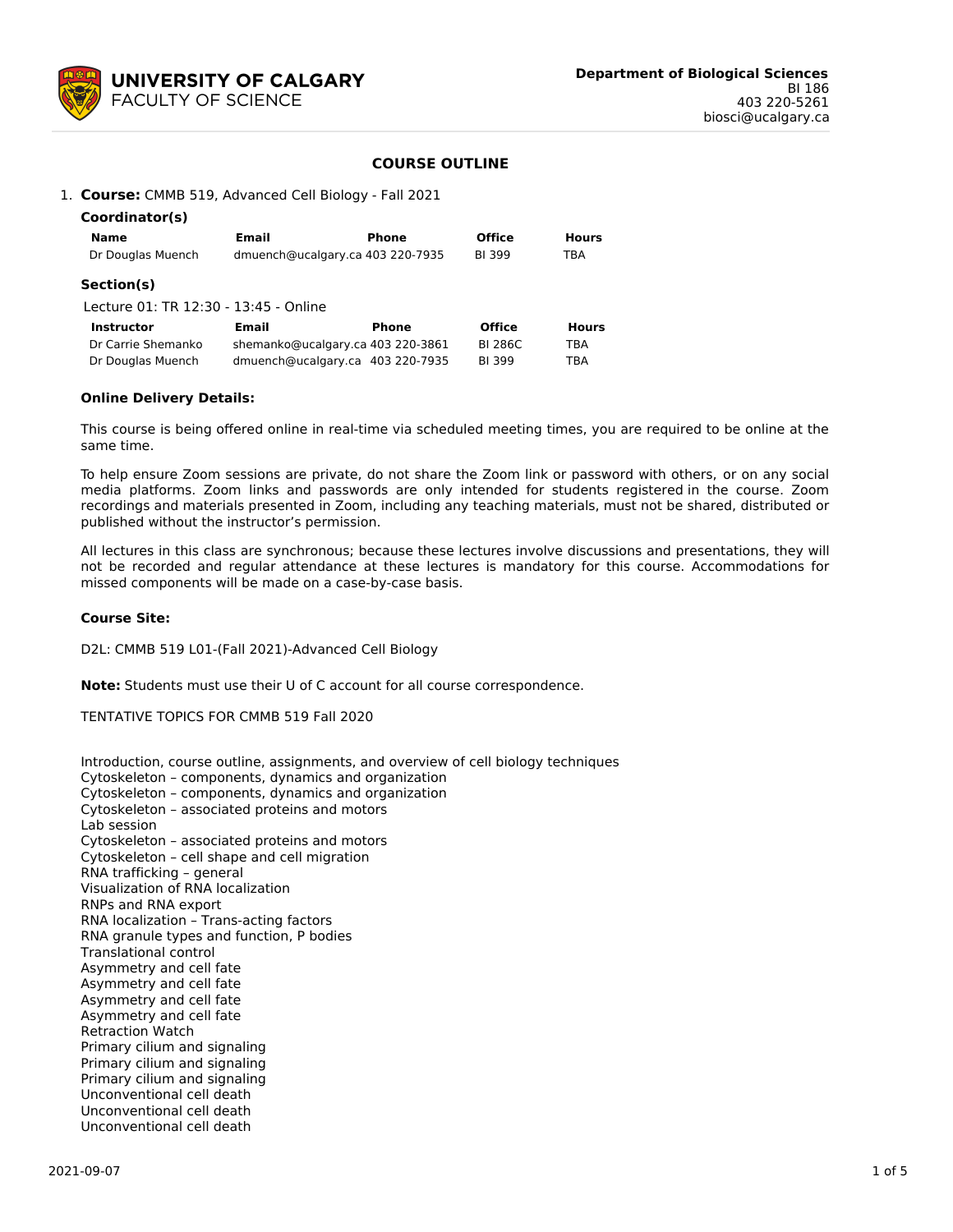CMMB 519 covers several cell biology topics. The course has a focus on understanding how to approach problems associated with cell biology research. The course involves instructor lecturing, critical reading of key research papers, student presentations, group discussion, and take home assignments. There is an emphasis on the techniques used to study cell biology. A laboratory session on advanced fluorescence microscopy is included and will be presented virtually and/or in-person. Since the focus is on recent and high impact research papers, there is no recommended textbook for this course.

# 2. **Requisites:**

See section [3.5.C](http://www.ucalgary.ca/pubs/calendar/current/sc-3-5.html) in the Faculty of Science section of the online Calendar.

#### **Prerequisite(s):**

Biology 311 and 331; and 3 units from Cellular, Molecular and Microbial Biology 411, Biochemistry 401 or 443.

# 3. **Grading:**

The University policy on grading and related matters is described in [F.1](http://www.ucalgary.ca/pubs/calendar/current/f-1.html) and [F.2](http://www.ucalgary.ca/pubs/calendar/current/f-2.html) of the online University Calendar.

In determining the overall grade in the course the following weights will be used:

| Component(s)                   | Weighting % | Date                                        |
|--------------------------------|-------------|---------------------------------------------|
| Assignments (2 x 15%, 2 x 20%) | 70%         | Due dates: Oct. 4, Oct. 25, Nov. 16, Dec. 9 |
| <b>IPresentation</b>           | 25%         | To be determined - See D2L                  |
| Class participation            | 15%         |                                             |
|                                |             |                                             |

Each piece of work (reports, assignments, quizzes, midterm exam(s) or final examination) submitted by the student will be assigned a grade. The student's grade for each component listed above will be combined with the indicated weights to produce an overall percentage for the course, which will be used to determine the course letter grade.

The conversion between a percentage grade and letter grade is as follows.

|                           | A+   |      | А.<br>-     | D.  |     | в.      |      |     |     | D+<br>. . |      |
|---------------------------|------|------|-------------|-----|-----|---------|------|-----|-----|-----------|------|
| <b>Minimum % Required</b> | 91 % | 86 % | 81 %<br>.8T | 78% | 74% | 71<br>% | 68 % | 64% | 61% | 55 %      | 50 % |

The University of Calgary offers a [flexible](https://www.ucalgary.ca/pubs/calendar/current/f-1-3.html) grade option, Credit Granted (CG) to support student's breadth of learning and student wellness. Faculty units may have additional requirements or restrictions for the use of the CG grade at the faculty, degree or program level. To see the full list of Faculty of Science courses where CG is not eligible, please visit the following website: [https://science.ucalgary.ca/current-students/undergraduate/program](https://science.ucalgary.ca/current-students/undergraduate/program-advising/flexible-grading-option-cg-grade)advising/flexible-grading-option-cg-grade

# 4. **Missed Components Of Term Work:**

The university has suspended the requirement for students to provide evidence for absences. Please do not attend medical clinics for medical notes or Commissioners for Oaths for statutory declarations.

In the event that a student legitimately fails to submit any online assessment on time (e.g. due to illness etc...), please contact the course coordinator, or the course instructor if this course does not have a coordinator to arrange for a re-adjustment of a submission date. Absences not reported within 48 hours will not be accommodated. If an excused absence is approved, one possible arrangement is that the percentage weight of the legitimately missed assignment could also be pro-rated among the components of the course. This option is at the discretion of the coordinator and may not be a viable option based on the design of this course.

# 5. **Scheduled Out-of-Class Activities:**

There are no scheduled out of class activities for this course.

# 6. **Course Materials:**

In order to successfully engage in their learning experiences at the University of Calgary, students taking online, remote and blended courses are required to have reliable access to the following technology:

- A computer with a supported operating system, as well as the latest security, and malware updates;
- A current and updated web browser;
- Webcam/Camera (built-in or external);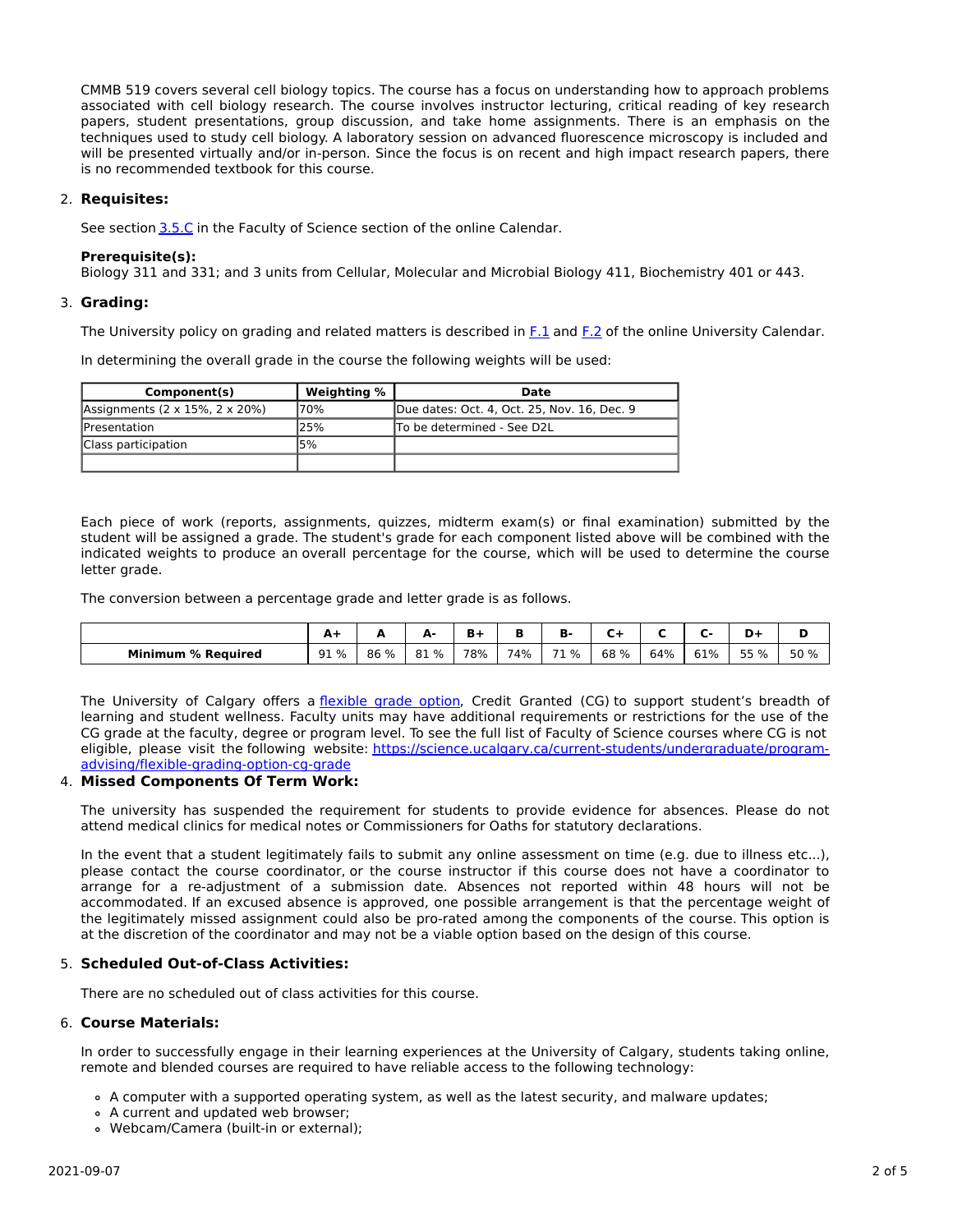- Microphone and speaker (built-in or external), or headset with microphone;
- Current antivirus and/or firewall software enabled;
- Stable internet connection.

For more information please refer to the UofC **[ELearning](https://elearn.ucalgary.ca/technology-requirements-for-students)** online website.

# 7. **Examination Policy:**

No aids are allowed on tests or examinations.

Students should also read the Calendar, [Section](http://www.ucalgary.ca/pubs/calendar/current/g.html) G, on Examinations.

# 8. **Approved Mandatory And Optional Course Supplemental Fees:**

There are no mandatory or optional course supplemental fees for this course.

# 9. **Writing Across The Curriculum Statement:**

For all components of the course, in any written work, the quality of the student's writing (language, spelling, grammar, presentation etc.) can be a factor in the evaluation of the work. See also Section [E.2](http://www.ucalgary.ca/pubs/calendar/current/e-2.html) of the University Calendar.

# 10. **Human & Living Organism Studies Statements:**

Students will not participate as subjects or researchers in human studies.

See also [Section](http://www.ucalgary.ca/pubs/calendar/current/e-5.html) E.5 of the University Calendar.

**STUDIES IN THE BIOLOGICAL SCIENCES INVOLVE THE USE OF LIVING AND DEAD ORGANISMS.** Students taking laboratory and field-based courses in these disciplines can expect involvement with and experimentation on such materials. Students perform dissections on dead or preserved organisms in some courses. In particular courses, students experiment on living organisms, their tissues, cells, or molecules. Sometimes field work requires students to collect a variety of living materials by many methods, including humane trapping.

All work on humans and other animals conforms to the Helsinki Declaration and to the regulations of the Canadian Council on Animal Care. The Department strives for the highest ethical standards consistent with stewardship of the environment for organisms whose use is not governed by statutory authority. Individuals contemplating taking courses or majoring in one of the fields of study offered by the Department of Biological Sciences should ensure that they have fully considered these issues before enrolling. Students are advised to discuss any concern they might have with the Undergraduate Program Director of the Department.

Students are expected to be familiar with **[Section](http://www.ucalgary.ca/pubs/calendar/current/sc-4-1.html) SC.4.1** of the University Calendar.

# 11. **Reappraisal Of Grades:**

A student wishing a reappraisal, should first attempt to review the graded work with the Course coordinator/instructor or department offering the course. Students with sufficient academic grounds may request a reappraisal. Non-academic grounds are not relevant for grade reappraisals. Students should be aware that the grade being reappraised may be raised, lowered or remain the same. See [Section](http://www.ucalgary.ca/pubs/calendar/current/i-3.html) I.3 of the University Calendar.

- a. **Term Work:** The student should present their rationale as effectively and as fully as possible to the Course coordinator/instructor within **ten business days** of either being notified about the mark, or of the item's return to the class. If the student is not satisfied with the outcome, the student shall submit the Reappraisal of Graded Term work form to the department in which the course is offered within 2 business days of receiving the decision from the instructor. The Department will arrange for a reappraisal of the work within the next ten business days. The reappraisal will only be considered if the student provides a detailed rationale that outlines where and for what reason an error is suspected. See sections  $1.1$  and  $1.2$  of the University Calendar
- b. **Final Exam:**The student shall submit the request to Enrolment Services. See [Section](http://www.ucalgary.ca/pubs/calendar/current/i-3.html) I.3 of the University Calendar.

# 12. **Other Important Information For Students:**

a. **Mental Health** The University of Calgary recognizes the pivotal role that student mental health plays in physical health, social connectedness and academic success, and aspires to create a caring and supportive campus community where individuals can freely talk about mental health and receive supports when needed. We encourage you to explore the mental health resources available throughout the university community, such as counselling, self-help resources, peer support or skills-building available through the SU Wellness Centre (Room 370, MacEwan Student Centre, Mental Health [Services](https://www.ucalgary.ca/wellnesscentre/services/mental-health-services) Website) and the Campus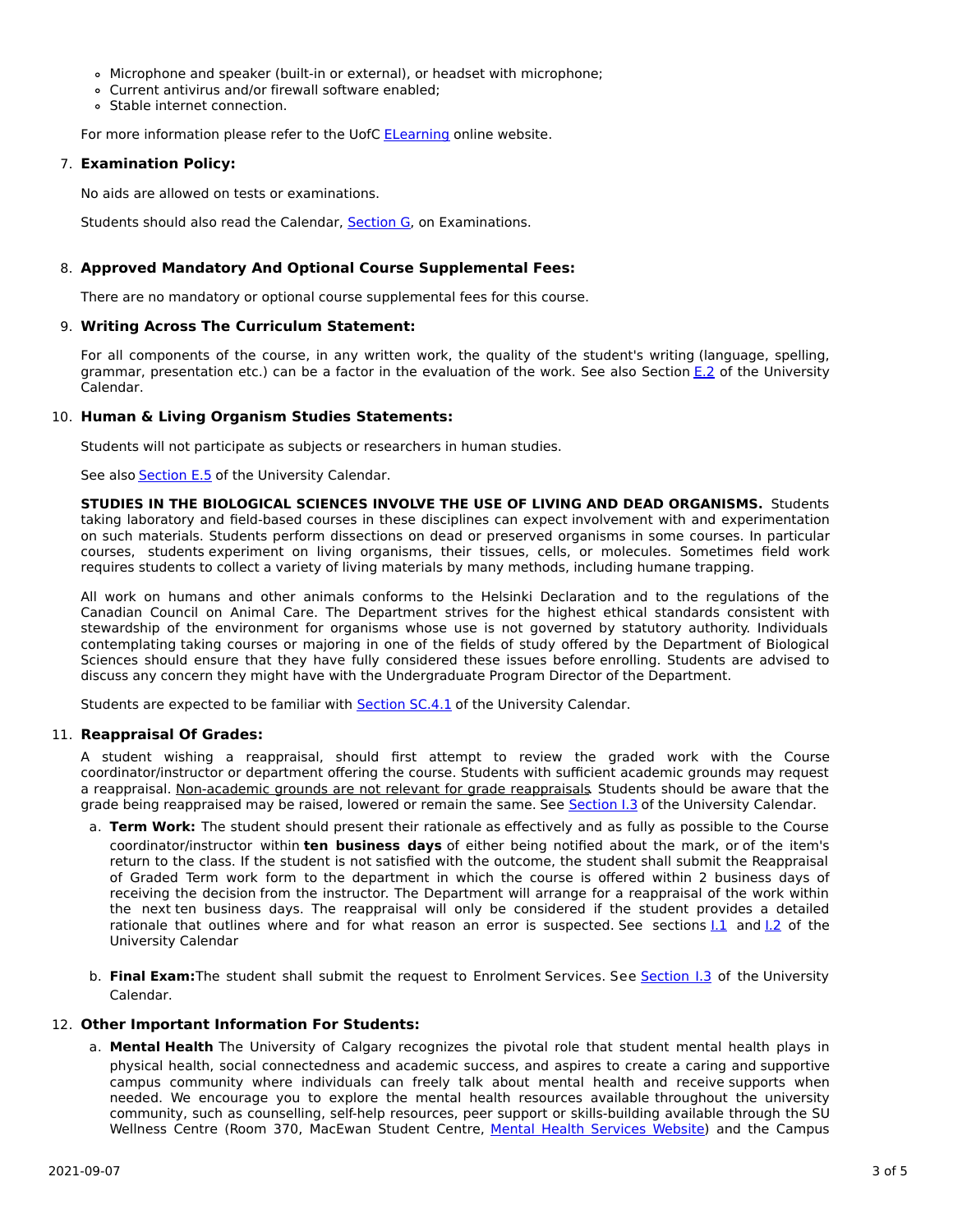Mental Health Strategy website [\(Mental](http://www.ucalgary.ca/mentalhealth) Health).

- b. **SU Wellness Services:** For more information, see [www.ucalgary.ca/wellnesscentre](http://www.ucalgary.ca/wellnesscentre) or call [403-210-9355.](tel:4032109355)
- c. **Sexual Violence:** The Sexual Violence Support Advocate, Carla Bertsch, can provide confidential support and information regarding sexual violence to all members of the university community. Carla can be reached by email [\(svsa@ucalgary.ca](mailto:svsa@ucalgary.ca)) or phone at [403-220-2208](tel:4032202208). The complete University of Calgary policy on sexual violence can be viewed at [\(https://www.ucalgary.ca/legal-services/sites/default/files/teams/1/Policies-Sexual](https://www.ucalgary.ca/legal-services/sites/default/files/teams/1/Policies-Sexual-and-Gender-Based-Violence-Policy.pdf)and-Gender-Based-Violence-Policy.pdf)
- d. **Misconduct:** Academic integrity is the foundation of the development and acquisition of knowledge and is based on values of honesty, trust, responsibility, and respect. We expect members of our community to act with integrity. Research integrity, ethics, and principles of conduct are key to academic integrity. Members of our campus community are required to abide by our institutional Code of [Conduct](https://www.ucalgary.ca/legal-services/sites/default/files/teams/1/Policies-Code-of-Conduct.pdf) and promote academic integrity in upholding the University of Calgary's reputation of excellence. Some examples of academic misconduct include but are not limited to: posting course material to online platforms or file sharing without the course instructor's consent; submitting or presenting work as if it were the student's own work; submitting or presenting work in one course which has also been submitted in another course without the instructor's permission; borrowing experimental values from others without the instructor's approval; falsification/fabrication of experimental values in a report. Please read the following to inform yourself more on academic integrity:

Student [Handbook](https://www.ucalgary.ca/live-uc-ucalgary-site/sites/default/files/teams/9/AI-Student-handbook-1.pdf) on Academic Integrity Student Academic Misconduct [Policy](https://www.ucalgary.ca/legal-services/sites/default/files/teams/1/Policies-Student-Academic-Misconduct-Policy.pdf) and [Procedure](https://www.ucalgary.ca/legal-services/sites/default/files/teams/1/Policies-Student-Academic-Misconduct-Procedure.pdf) [Research](https://www.ucalgary.ca/legal-services/sites/default/files/teams/1/Policies-Research-Integrity-Policy.pdf) Integrity Policy

Additional information is available on the Student Success Centre [Academic](https://ucalgary.ca/student-services/student-success/learning/academic-integrity) Integrity page

#### e. **Academic Accommodation Policy:**

It is the student's responsibility to request academic accommodations according to the University policies and procedures listed below. The student accommodation policy can be found at: <https://www.ucalgary.ca/legal-services/sites/default/files/teams/1/Policies-Student-Accommodation-Policy.pdf>

Students needing an accommodation because of a disability or medical condition should communicate this need to Student Accessibility Services in accordance with the Procedure for Accommodations for Students with Disabilities: [https://www.ucalgary.ca/legal-services/sites/default/files/teams/1/Policies-Accommodation](https://www.ucalgary.ca/legal-services/sites/default/files/teams/1/Policies-Accommodation-for-Students-with-Disabilities-Procedure.pdf)for-Students-with-Disabilities-Procedure.pdf.

Students needing an accommodation in relation to their coursework or to fulfil requirements for a graduate degree, based on a Protected Ground other than Disability, should communicate this need, by filling out the Request for Academic [Accommodation](https://science.ucalgary.ca/sites/default/files/teams/1/request-accommodation-academic-courses.pdf) Form and sending it to Lisa Gieg by emai[llmgieg@ucalgary.ca](mailto:lmgieg@ucalgary.ca) preferably 10 business days before the due date of an assessment or scheduled absence.

- f. **Freedom of Information and Privacy:** This course is conducted in accordance with the Freedom of Information and Protection of Privacy Act (FOIPP). Students should identify themselves on all written work by placing their name on the front page and their ID number on each subsequent page. For more information, see Legal [Services](https://www.ucalgary.ca/legal-services/access-information-privacy) website.
- g. **Student Union Information:** VP [Academic](http://www.su.ucalgary.ca/contact), Phone: [403-220-3911](tel:4032203911) Email: [suvpaca@ucalgary.ca](mailto:suvpaca@ucalgary.ca). SU Faculty Rep., Phone: [403-220-3913](tel:4032203913) Email: [sciencerep@su.ucalgary.ca](mailto:sciencerep@su.ucalgary.ca). Student [Ombudsman](https://www.ucalgary.ca/ombuds/), Email: [ombuds@ucalgary.ca](mailto:%20ombuds@ucalgary.ca).
- h. **Surveys:** At the University of Calgary, feedback through the Universal Student Ratings of Instruction [\(USRI](http://www.ucalgary.ca/usri)) survey and the Faculty of Science Teaching Feedback form provides valuable information to help with evaluating instruction, enhancing learning and teaching, and selecting courses. Your responses make a difference - please participate in these surveys.
- i. **Copyright of Course Materials:** All course materials (including those posted on the course D2L site, a course website, or used in any teaching activity such as (but not limited to) examinations, quizzes, assignments, laboratory manuals, lecture slides or lecture materials and other course notes) are protected by law. These materials are for the sole use of students registered in this course and must not be redistributed. Sharing these materials with anyone else would be a breach of the terms and conditions governing student access to D2L, as well as a violation of the copyright in these materials, and may be pursued as a case of student academic or [non-academic](https://www.ucalgary.ca/conduct/policy/non-academic-misconduct-policy) misconduct, in addition to any other remedies available at law.